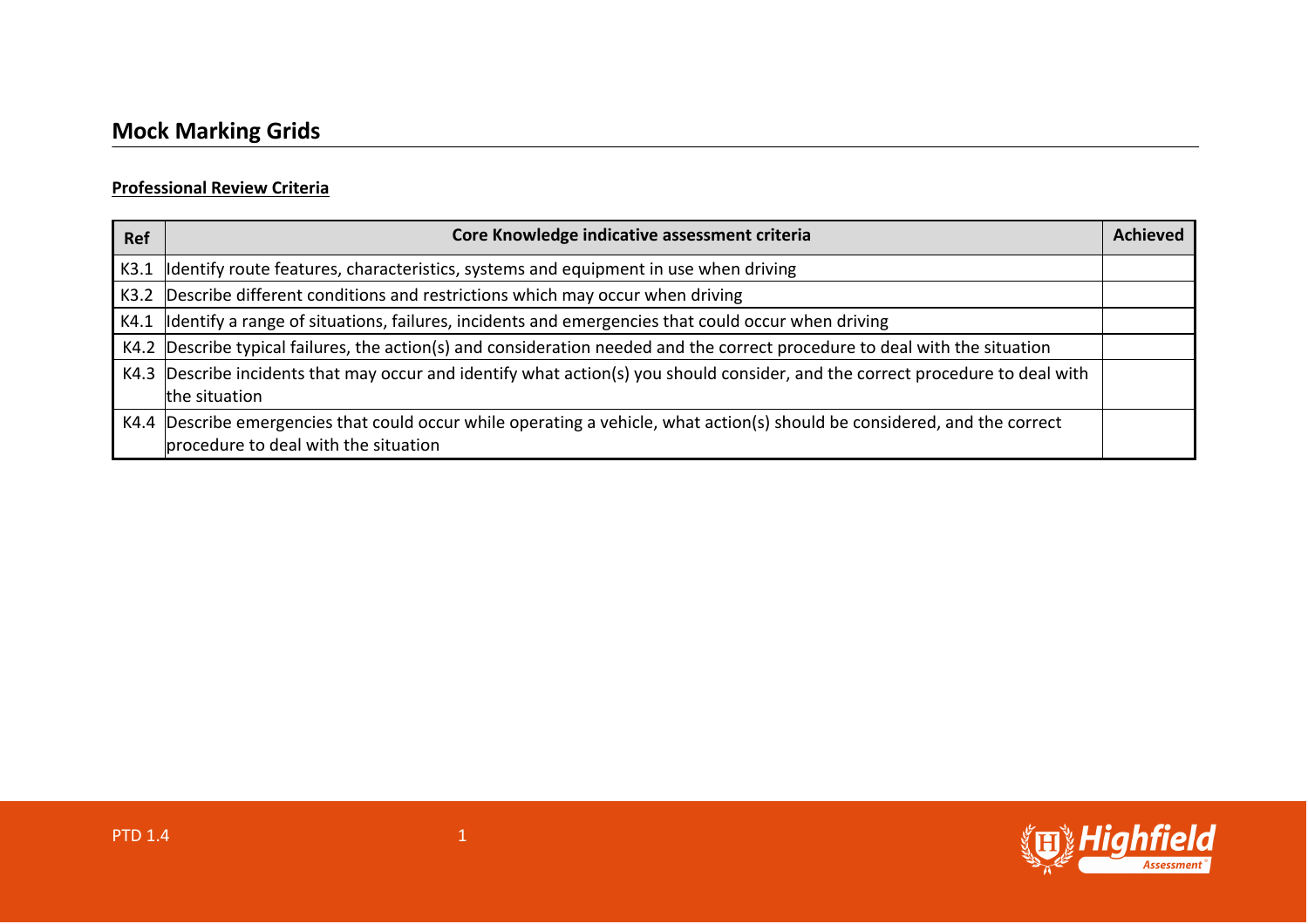| <b>Ref</b> | Core Skills and Competence indicative assessment criteria                                                                                 | <b>Achieved</b> |
|------------|-------------------------------------------------------------------------------------------------------------------------------------------|-----------------|
| S2.1       | Continuously be alert and scan for any breaches in security                                                                               |                 |
| S2.2       | Take action when a breach of security has happened or is suspected                                                                        |                 |
| S2.3       | Recognise situations that involve inappropriate behaviour                                                                                 |                 |
| S2.4       | Assess the risks in a conflict situation                                                                                                  |                 |
| S2.5       | Obtain assistance in situations outside own personal authority and ability                                                                |                 |
| S2.6       | Offer assistance to colleagues who are dealing with a conflict or dangerous situation                                                     |                 |
| S3.1       | Deal with incidents and emergencies in line with organisational requirements                                                              |                 |
| S3.2       | Carry out an evacuation of people from an area                                                                                            |                 |
| S3.3       | Provide reassurance to customers who have been affected                                                                                   |                 |
| S3.4       | Seek assistance from the appropriate sources                                                                                              |                 |
| S3.5       | Report the details of incidents and emergencies in line with organisational requirements                                                  |                 |
| S4.1       | Assess the effect of a situation on normal working practices                                                                              |                 |
| S4.2       | Take remedial action after a situation has taken place to restore normal working practices                                                |                 |
| S5.1       | Identify the cause or potential causes of confusion, panic or conflict                                                                    |                 |
| S5.2       | Assess personal risks and risks to others during situations of confusion, panic or conflict                                               |                 |
| S5.3       | Provide assistance and reassurance within the limits of your own personal authority                                                       |                 |
| S5.4       | Get help from the appropriate sources during circumstances outside your own personal authority                                            |                 |
| S5.5       | Make announcements to ensure passengers are kept informed of delays and interruptions to the service and implications<br>to the timetable |                 |
| S5.6       | Ensure the vehicle displays the correct destination, signage and information                                                              |                 |
| S6.1       | Start and control the vehicle safely and efficiently, responding to signals, signage and instructions                                     |                 |
| S6.2       | Show consideration for other road/rail users                                                                                              |                 |
| S6.3       | Monitor the instrumentation and ensure the vehicle is operating efficiently and effectively                                               |                 |
| S6.4       | Maintain the speed and position of the vehicle in a way that is appropriate to the current road/rail conditions                           |                 |
| S6.5       | Give timely and clear signals when intending to change direction or the position of the vehicle (where applicable)                        |                 |

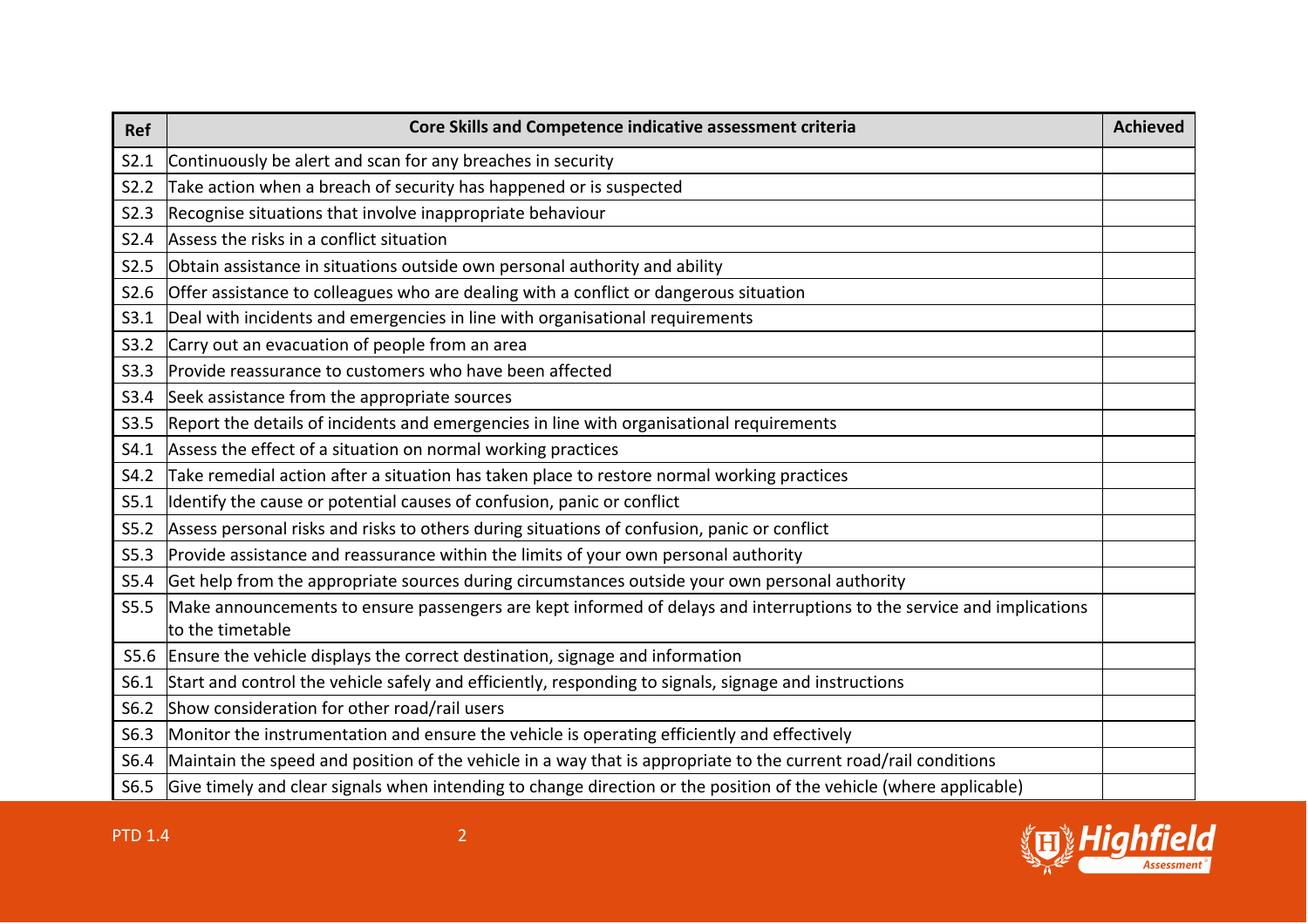| S6.6  | Make visual checks around the vehicle to decide how safe the immediate environment is                                       |  |
|-------|-----------------------------------------------------------------------------------------------------------------------------|--|
| S6.7  | Drive the vehicle in different weather conditions                                                                           |  |
| S6.8  | Operate the vehicle in restricted spaces                                                                                    |  |
| S7.1  | Hand over a vehicle to the control of others by ensuring that appropriate procedures are followed, and the required         |  |
|       | information and documents are complete                                                                                      |  |
| S7.2  | Complete and submit documentation:                                                                                          |  |
|       | performance                                                                                                                 |  |
|       | any incidents                                                                                                               |  |
|       | technical information                                                                                                       |  |
| S8.1  | Use approved methods to respond to warnings and indications                                                                 |  |
| S8.2  | Fix faults using approved methods and techniques                                                                            |  |
| S9.1  | Report incidents and take appropriate actions                                                                               |  |
| S9.2  | Follow advice offered by supervisory team or authorised person, e.g. police                                                 |  |
| S9.3  | Offer passengers suitable advice, so they can make informed decisions for their journey                                     |  |
| S10.1 | Actively carry out a dynamic risk assessment and take appropriate action to either remove, isolate or highlight the hazard, |  |
|       | keeping yourself safe at all times                                                                                          |  |
|       | S10.2 Ensure passengers are safe and continuously informed                                                                  |  |
|       | S10.3 Make vehicle safe and secure                                                                                          |  |
|       | S10.4 Report, record and complete appropriate paperwork required, as a result of the emergency, e.g. witness statement      |  |

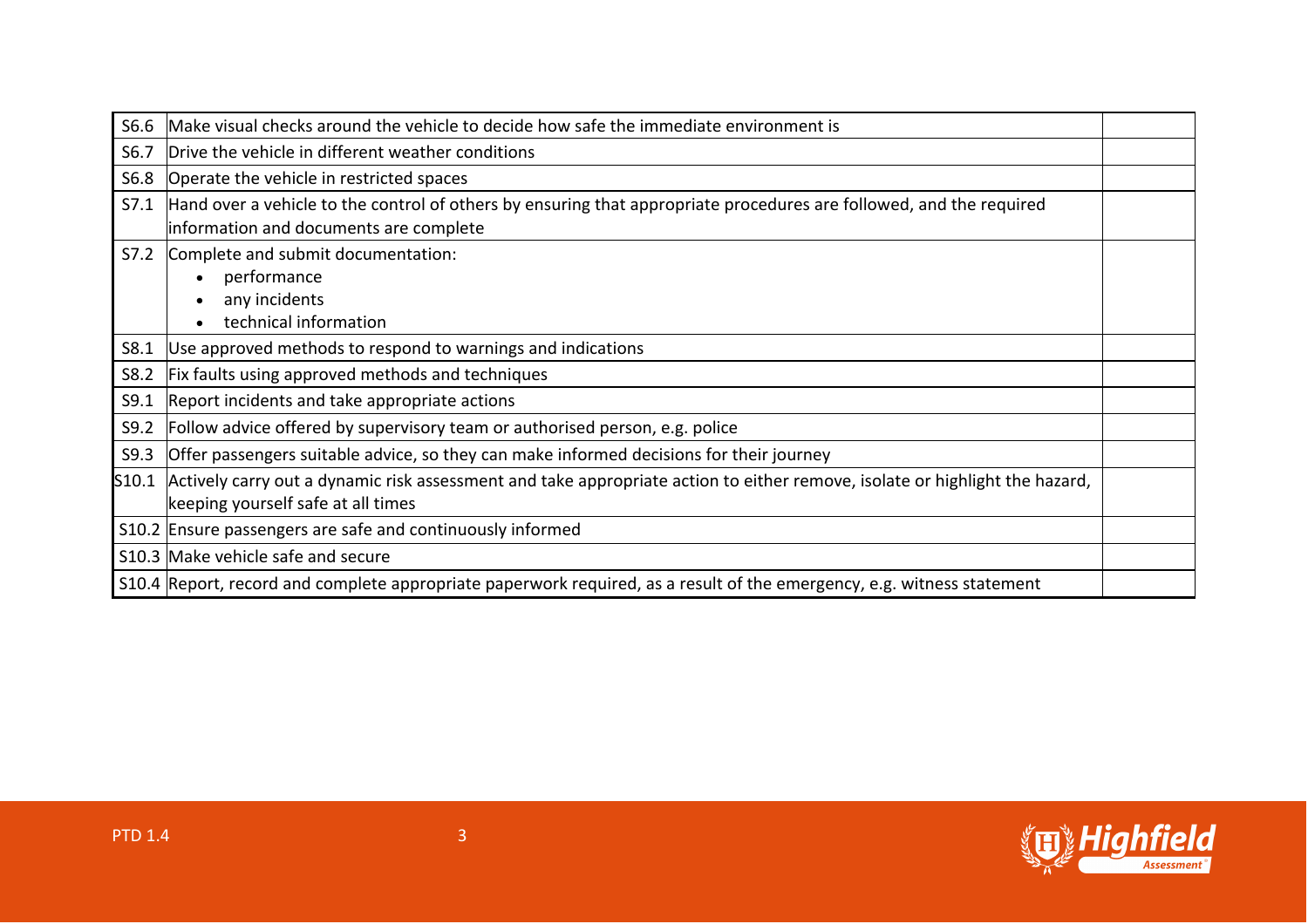| Ref   | Specific Bus Requirements indicative assessment criteria                                        | <b>Achieved</b> |
|-------|-------------------------------------------------------------------------------------------------|-----------------|
| KB1.1 | Describe how to operate the appropriate equipment for the issue of tickets, receipts and passes |                 |
| KB1.2 | Explain the correct procedure when appropriate equipment is faulty                              |                 |
|       | KB1.3 Explain the correct procedure for issuing tickets and passes                              |                 |
|       | KB1.4 Explain the correct procedure for issuing a receipt                                       |                 |
| KB2.1 | Describe the importance of correct signage                                                      |                 |
| KB2.2 | Explain how to display signage correctly                                                        |                 |
|       | KB2.3 Explain the procedure(s) to follow if signage display is faulty                           |                 |
| KB3.1 | Describe the importance of good customer service                                                |                 |
| KB3.2 | Identify where timetables can be found                                                          |                 |
|       | KB3.3 Identify where information on delays and on-board services can be found                   |                 |

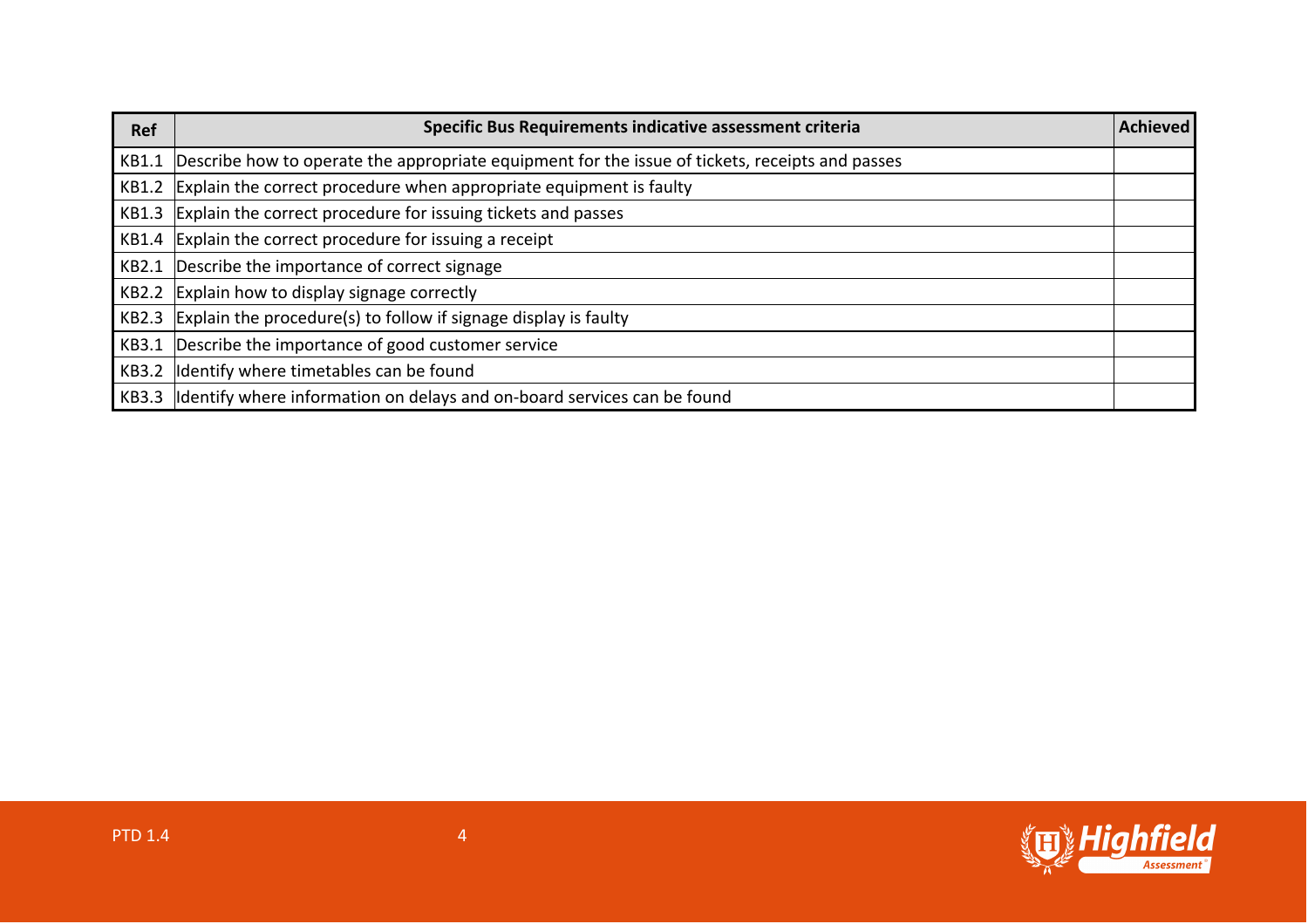| <b>Ref</b> | Specific Coach Requirements indicative assessment criteria                                          | Achieved |
|------------|-----------------------------------------------------------------------------------------------------|----------|
| KC1.1      | Describe how to operate the equipment for processing fares                                          |          |
| KC1.2      | Describe how to follow the alternative ticket procedure in case of machine failure                  |          |
| KC2.1      | Describe the importance of correct signage                                                          |          |
| KC2.2      | Explain how to display signage correctly and what issues may occur if it is not correctly displayed |          |
| KC3.1      | Explain where the international requirements for operating a PCV can be found                       |          |
| KC3.2      | Explain and adhere to the international requirements of a PCV                                       |          |